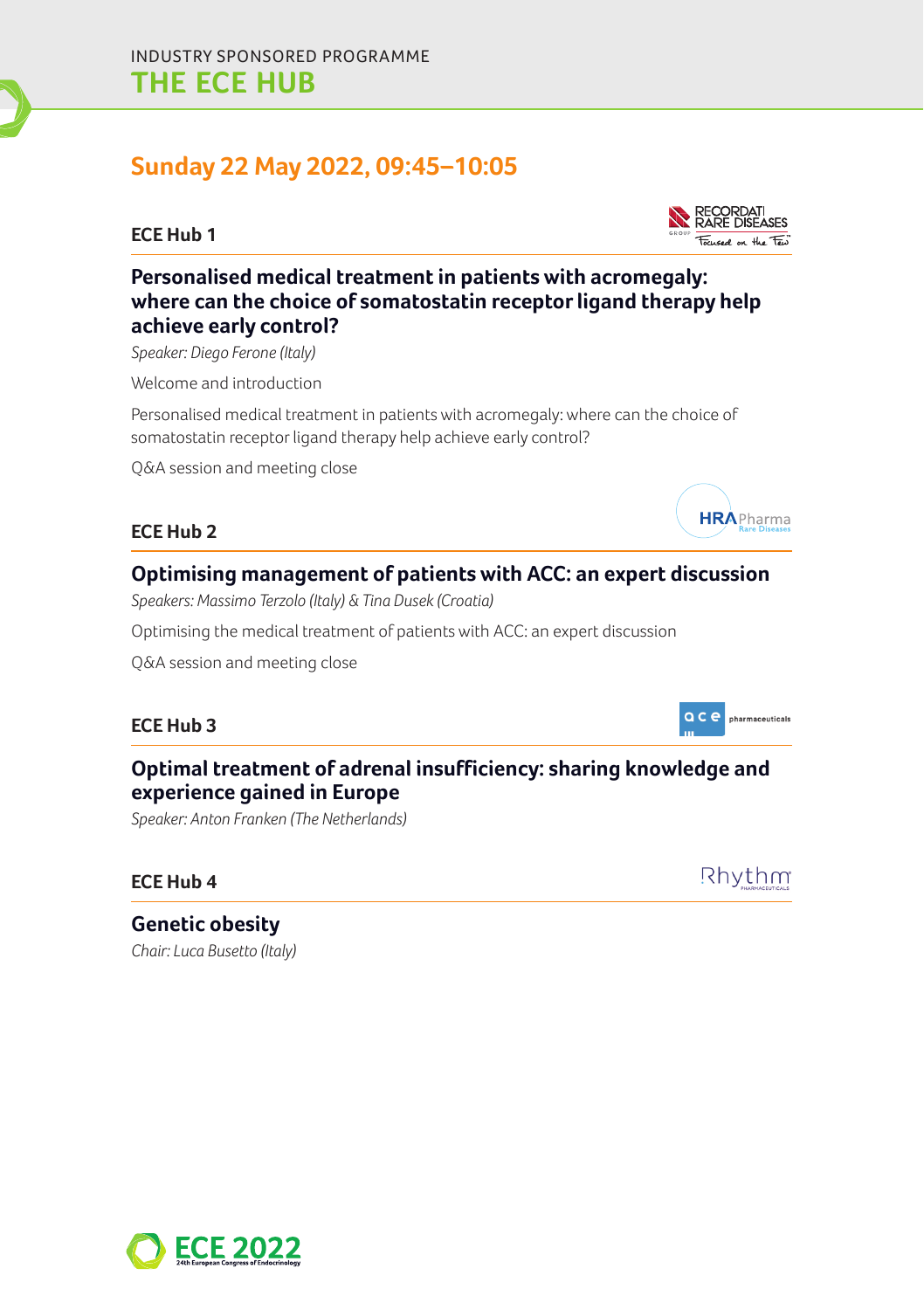# **Monday 23 May 2022, 09:45–10:05**

#### **ECE Hub 1**



## **The Pituitary Society 2021 Cushing's disease guidelines: a review of the recommendations for the use of medical therapy**

*Speaker: Maria Fleseriu (USA)*

Welcome and introduction

The Pituitary Society 2021 Cushing's disease guidelines: a review of the recommendations for the use of medical therapy

Q&A session and meeting close

#### **ECE Hub 2**

## **Optimal treatment of adrenal insufficiency: sharing knowledge and experience gained in Europe**

*Speaker: Anton Franken (Netherlands)*

#### **ECE Hub 3**

**New advances in the treatment of congenital adrenal hyperplasia** 

*Speaker: Wiebke Arlt (UK)*

#### **ECE Hub 4**

## **Diabetes in acromegaly: impact on disease outcomes and mortality**

*Speaker: Daniela Esposito*







**QCC** pharmaceuticals